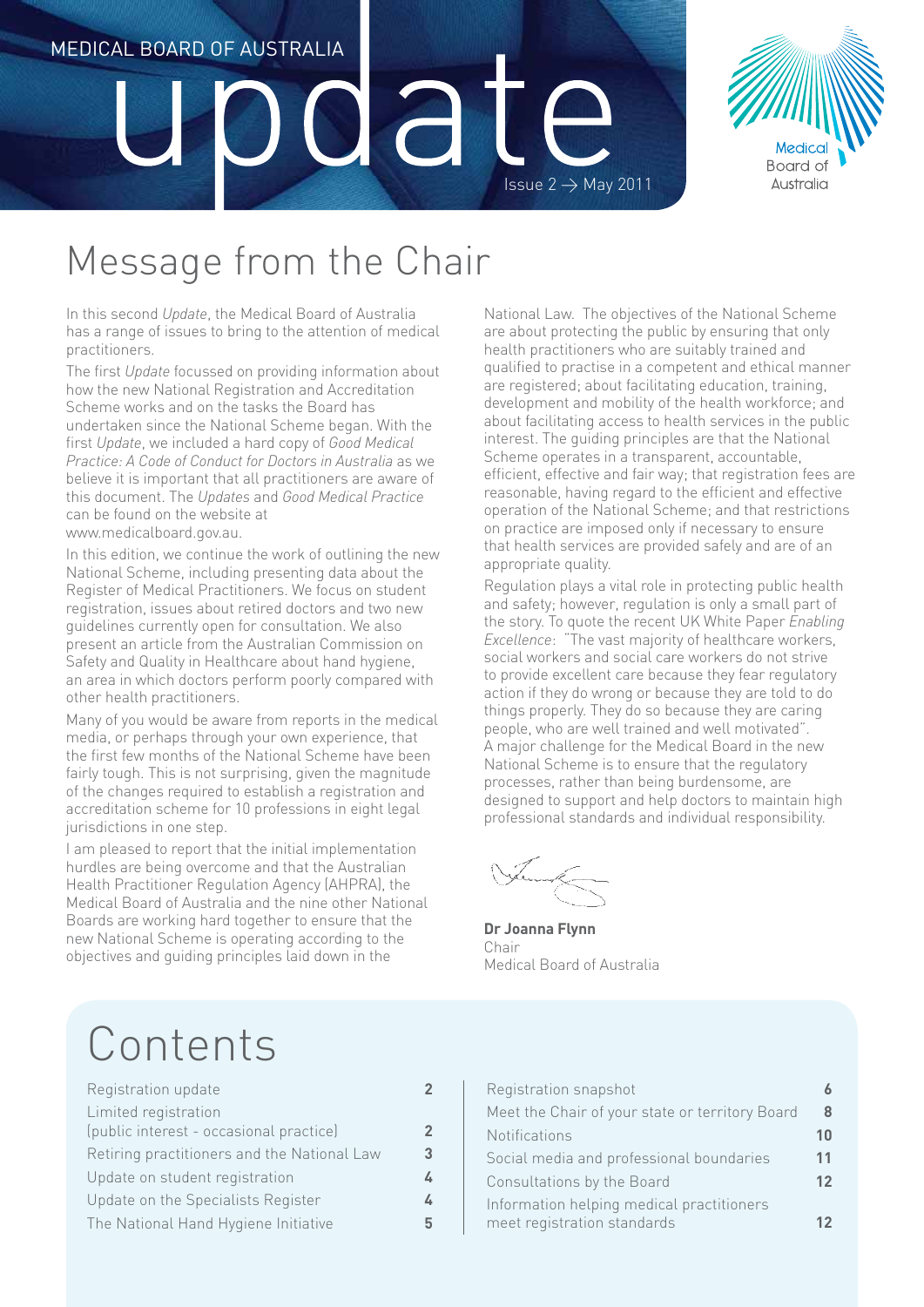## Registration update

**From July 2010 to March 2011, AHPRA processed more than 36,000 applications for registration across the 10 registered health professions. More than 8,900 of these were from medical practitioners. In the same time frame, 53,000 medical registration renewals were finalised.** 

### **Queensland medical practitioners: Registration due 30 June 2011**

Most Queensland medical practitioners with general and/or specialist registration are due to renew their registration by 30 June 2011.

They will renew for 15 months and their registration will be valid until 30 September 2012. From 2012, the renewal date for all medical practitioners with general and/or specialist registration in Australia will be aligned and registration renewal will be due by 30 September annually.

This year, the renewal fee for Queensland medical practitioners is \$813. This is based on the national renewal fee of \$650 for all Australian medical practitioners with general and/or specialist registration in the National Scheme, varied pro-rata to cover the 15-month registration period.

Most Queensland practitioners last renewed with the Medical Board of Queensland on 30 June 2010 and have been registered in the National Scheme since 1 July 2010. Practitioners with general and/or specialist registration in other states and territories who have renewed since 1 July 2010 have paid the national registration fee, varied pro-rata to reflect the duration of their registration period.

More information about registration renewal for Queensland practitioners is published on the Board's website at www.medicalboard.gov.au.

### Renew online – save time!

## Limited registration (public interest - occasional practice)

**Around 1,800 medical practitioners on the Register of Medical Practitioners have a type of registration called limited registration (public interest-occasional practice). This type of registration was only available as a one-off transition to the National Scheme and only applies to practitioners who, on 30 June 2010 (or 18 October 2010 for WA practitioners), held a type of registration that allowed them to refer and/ or prescribe, but not receive a fee for providing that service. The National Law does not allow the Board to grant this type of registration to new applicants.** 

Medical practitioners with limited registration (public interest-occasional practice) are required to comply with a range of requirements to maintain their registration. These requirements include:

 $\rightarrow$  payment of the renewal of registration fee (the fee is currently set at \$250 for all medical practitioners with limited registration (public interest-occasional practice) in all states except in NSW where the fee is currently \$180 because of the co-regulatory model

- $\rightarrow$  completing a minimum of 10 hours' continuing professional development (CPD) per year, focused on the particular nature of the registrant's practice (for example, therapeutics)
- $\rightarrow$  professional indemnity insurance to cover the form of practice that they undertake and
- $\rightarrow$  complying with the conditions on their registration, which reflect the wording in the previous legislation under which they were registered. For example, practitioners might only be permitted to refer patients, prescribe medicines in specified circumstances and not receive a fee or other benefit.

Details of conditions can be found on the public Register of Medical Practitioners at www.ahpra.gov.au.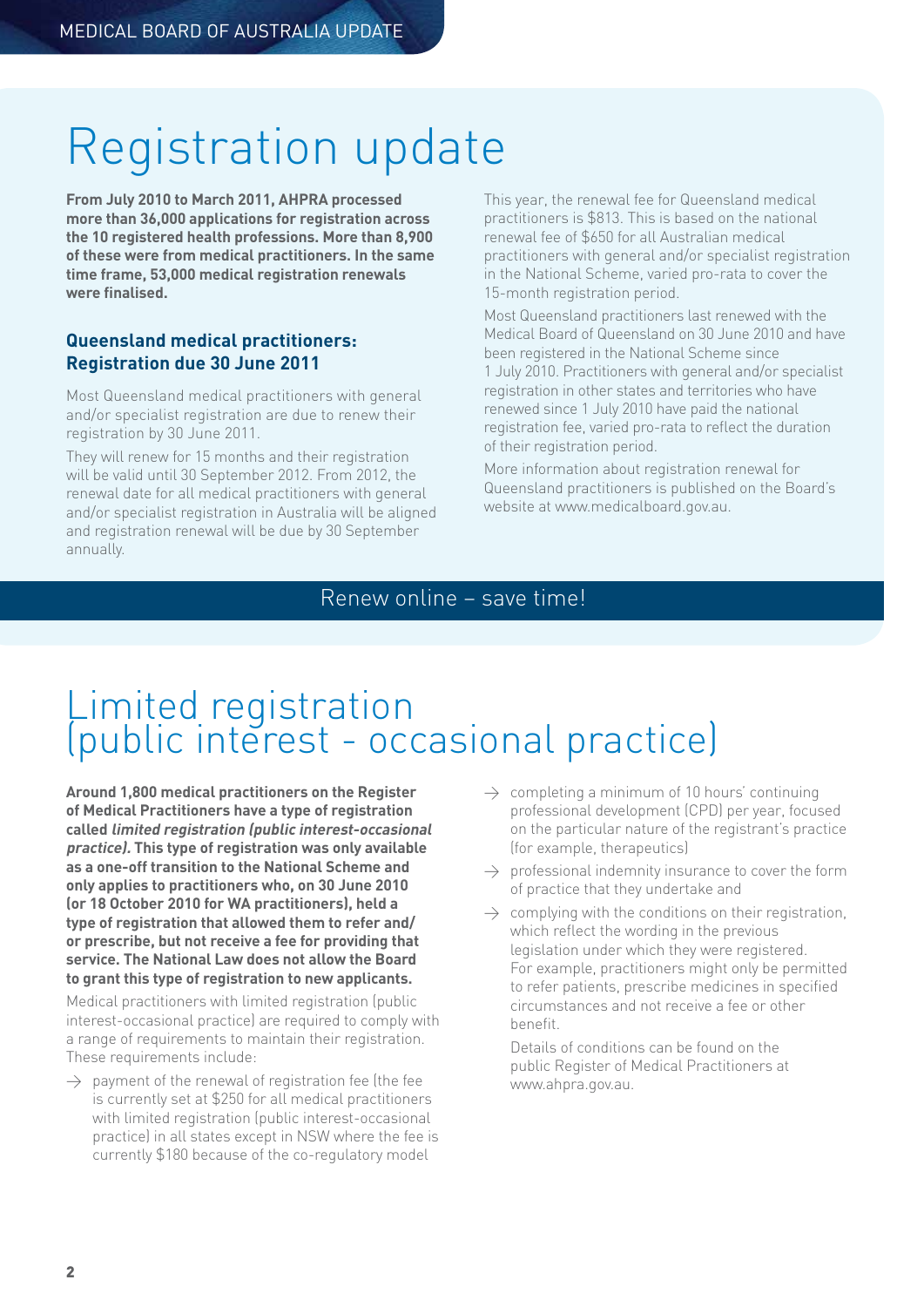## Retiring practitioners and the National Law

**The issue of retiring doctors' 'right' to prescribe has hit a nerve in the medical profession. It goes to the heart of a conflict between what many practitioners regard as a hard-earned entitlement, and the Board's statutory responsibility to protect the public.** 

It is important to remember that, except in very unusual circumstances, individual medical practitioners have the right to choose when to retire and whether they wish to remain registered. However, it is the Board's role to make sure that all doctors who are registered to practise have the current skills, experience and qualifications to provide safe care. The Board does not set any minimum level of practice, but requires doctors who choose to renew their general or specialist registration to have professional indemnity insurance to cover all aspects of their practice and to meet the Board's registration standards on continuing professional development and recency of practice, which were signed off by the Ministerial Council and which are consistent with the *Health Practitioner Regulation National Law Act* (the National Law) as in force in each state and territory. These registration standards have patient safety at their heart.

In general, when medical practitioners retire and choose to apply for non-practising registration or decide not to renew any type of registration, they are no longer able to prescribe, refer or undertake any other form of practice. The one exception is the small number of doctors who joined the National Scheme with a particular form of registration: limited registration (public interest – occasional practice). Under the National Law, this form of registration was only available as a one-off transition to the National Scheme and only applies to practitioners who, on 30 June 2010 (or 18 October 2010 for WA practitioners), held a type of registration that allowed them to refer and/or prescribe, but not receive a fee for providing that service. The National Law does not allow the Board to grant this type of registration to new applicants.

The policy framework underpinning the types of registration available under the National Law was the subject of consultation as the National Law was being developed. The policy was set by health ministers and the legislation was passed by each State or Territory Parliament. The National Law states that a person who holds non-practising registration must not practise the profession.

The registration standards of the Medical Board are based on a very broad definition of practice. *Practice*, as defined in the registration standards, means any role, whether remunerated or not, in which the individual uses their skills and knowledge as a health practitioner in their profession. The definition lists

a range of activities beyond clinical care which fall into the current definition of *practice*. This definition has caused some concern for retired practitioners involved in teaching and other non-clinical activities. The definition was developed for all 10 professions in the National Scheme and has been approved by the Ministerial Council. The National Boards will be undertaking further consultation in the coming months as to whether the definition is appropriate.

Whatever the outcome of this consultation process, the Medical Board believes that medical practitioners who are not practising should not prescribe and/or refer. Most of the concerns raised with the Board about this issue come from doctors who want to prescribe for themselves and their families and friends. However, *Good Medical Practice: A code of conduct for doctors in Australia* issued by the Board (which was itself the subject of wide consultation), addresses this issue specifically and states that:

*Whenever possible, avoid providing medical care to anyone with whom you have a close personal relationship. In most cases, providing care to close friends, those you work with and family members is inappropriate because of the lack of objectivity, possible discontinuity of care, and risks to the doctor and patient. In some cases, providing care to those close to you is unavoidable. Whenever this is the case, good medical practice requires recognition and careful management of these issues.*

Further, the Code recommends that all doctors have a general practitioner and seek independent, objective advice when they need medical care and that they be aware of the risks of self-diagnosis and selftreatment.

The Board is aware and respectful of the dedicated, highly-professional services that retiring doctors have given to their communities over many years and supports the right of any doctor to continue to use the title 'doctor' whether or not he or she maintains registration.

The Board understands the depth of feeling about this issue and recognises that not having a script-pad on hand for the first time in decades can represent a very significant change. However, the Board's core role is to protect the public, including by upholding professional standards. In this case, the Board believes that the public interest, and the interests of the profession, are best served by making sure that a doctor's 'right' to prescribe and refer is linked to his or her responsibility to provide safe patient care and that therefore, those who wish to practise must meet the standards for full registration.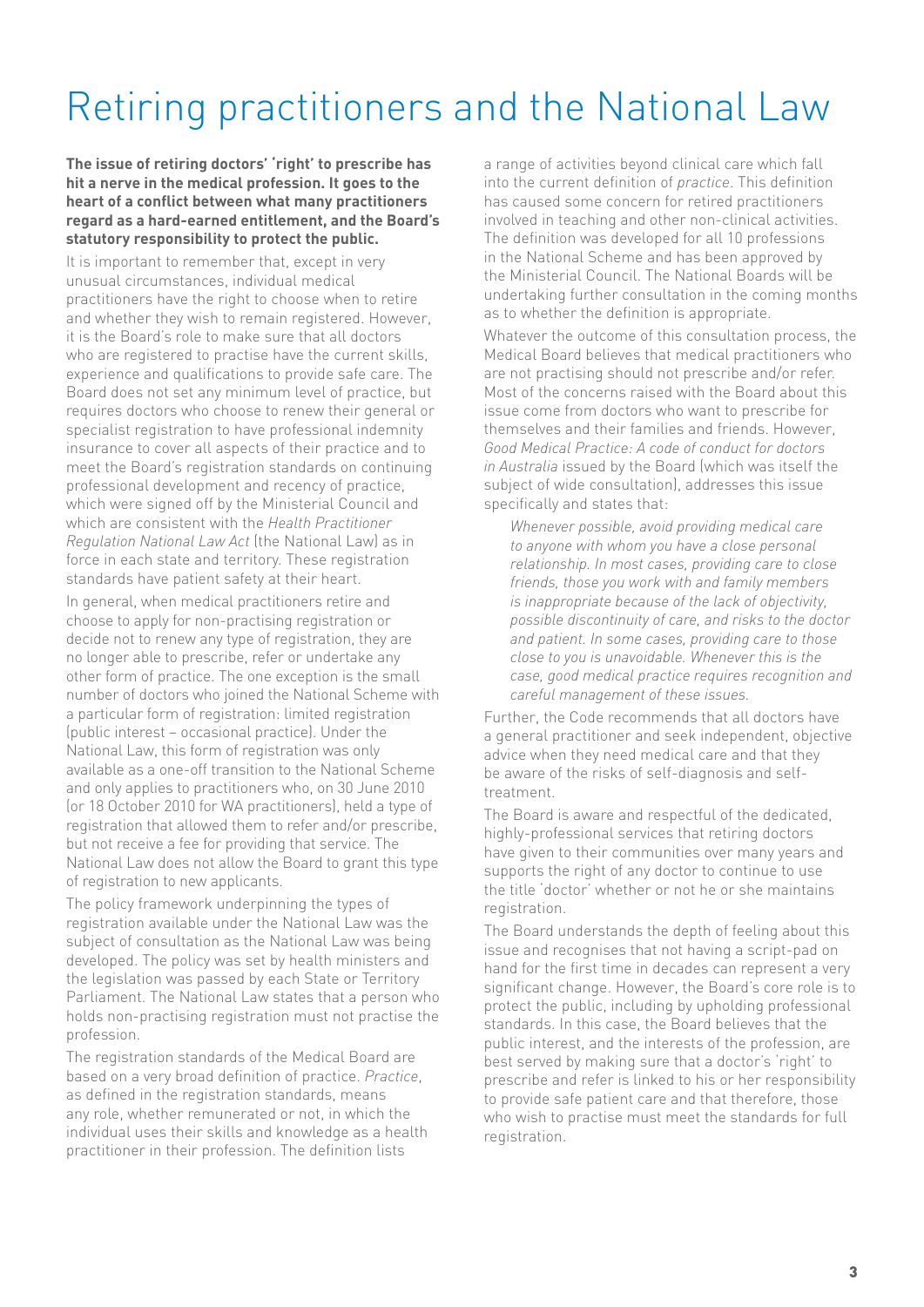# Update on student registration

### **Student registration in place for all medical students in Australia**

**From March 2011, all students enrolled in an accredited medical course approved by the Board were registered by the Board. Individual students did not need to do anything to become registered. There is no fee for student registration.** 

The Australian Health Practitioner Regulation Agency (AHPRA), which supports the Board, worked directly with education providers to source the names of all medical students now listed on the Register of Students. This Register is not publicly available.

The role of the Board in relation to medical students is limited by the *Health Practitioner Regulation National Law Act* (the National Law) as in force in each state and territory. The Board has no role to play in the academic progress or the professional conduct of students. The Board's role is limited to registering students and dealing with notifications about students whose health is impaired to such a degree that there may be a risk to the public or when the student is found guilty of an offence punishable by imprisonment for 12 months or more.

While student registration is not new to some states, the Board is pleased to welcome all Australian medical students to the National Registration and Accreditation Scheme (the National Scheme). The Board looks forward to working more closely with medical schools to continue to enhance education about medical professionalism.

Updates and more information about student registration for students and education providers are published on the Board's website at www.medicalboard.gov.au.

Information on accreditation and programs of study approved by the Board is available on the Board's website at www.medicalboard.gov.au under *Accreditation.*

# Update on the Specialists Register

**The Board and AHPRA are finalising and verifying the national Specialists Register. Under the National Law, the Board has the power to establish a Specialists Register, reflecting the list of specialties, fields of specialist practice and specialist titles for the medical profession that have been approved by the Ministerial Council.**

Establishing the Specialists Register is a multistep process. Before the National Scheme was introduced, a specialists' register existed in only three Australian jurisdictions. The first step in establishing a national Specialists Register was taken early in the National Scheme when AHPRA wrote to individual practitioners, asking each individual to check the data transferred from previous Boards about their specialist qualifications. The second step involved the transfer of data from Medicare and specialist colleges and included an exhaustive process of data-cleansing.

The next step involves rechecking with individual practitioners about the specialist qualifications data AHPRA now holds. Over the next six to eight weeks, AHPRA will be writing progressively to every medical practitioner with general and specialist registration, asking for confirmation that the information AHPRA holds is accurate and up-to-date. To correct any data errors, AHPRA has established a dedicated team and process aimed at updating the Register before the 30 September registration renewal. The letter to practitioners details how to get a specialist listing corrected and what evidence is required to support this change.

The Board encourages all registered medical practitioners to provide AHPRA with their email address through online services at www.ahpra.gov.au under *Registration: Practitioner Services*, so AHPRA can make direct contact about important registration information and the Board can communicate with the medical profession about important issues.

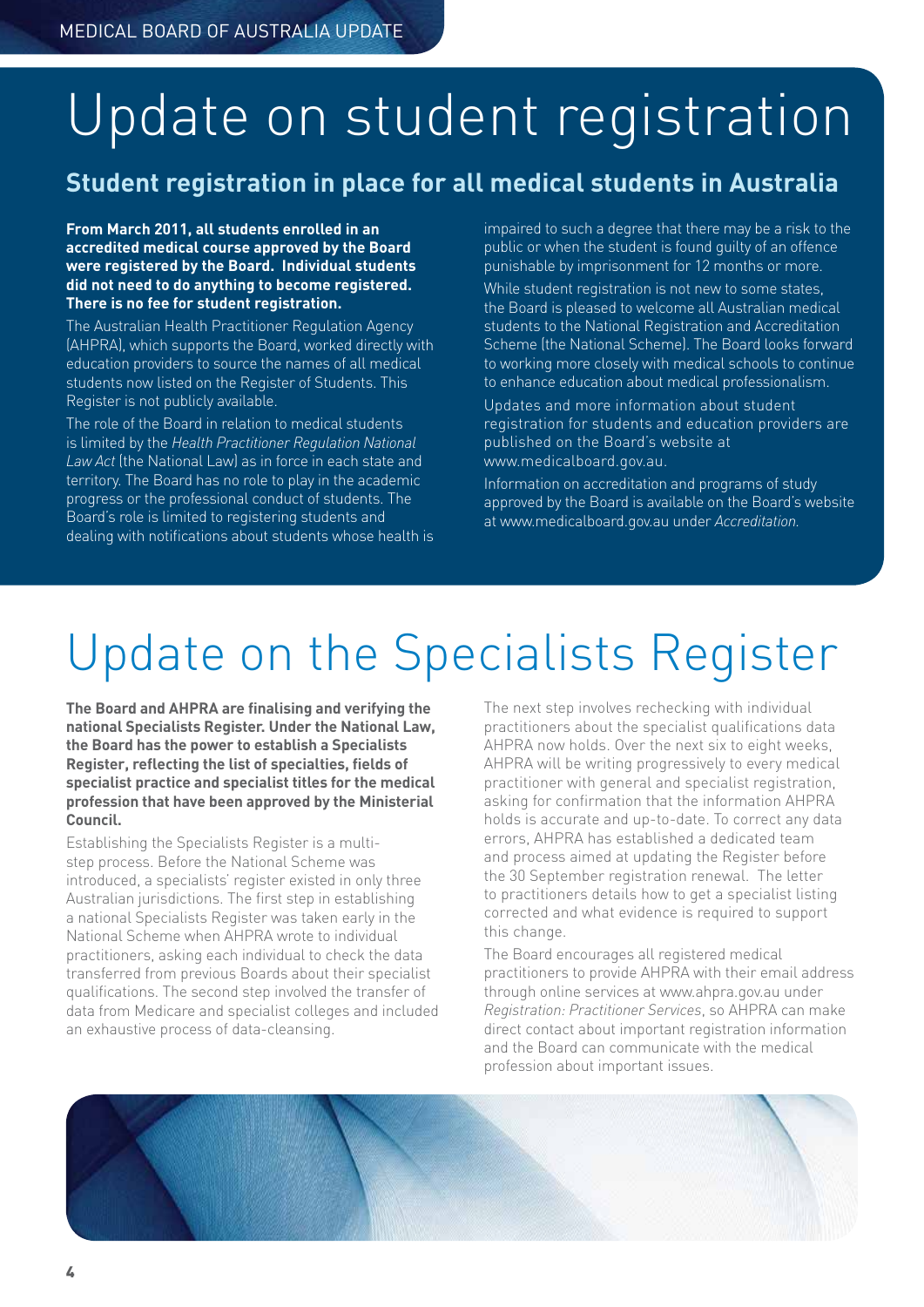# The National Hand Hygiene Initiative

### **The following article was prepared by the Australian Commission on Safety and Quality in Health Care.**

Healthcare-associated infections (HAI) affect hundreds of millions of hospitalised patients worldwide annually and are of major concern in healthcare.<sup>1</sup> The incidence of HAI in Australia has been estimated at 5%.2 Healthcare-associated infections impose significant burden on individuals who experience reduced quality of life outcomes,<sup>3</sup> increased risk of mortality<sup>4</sup> and longer durations of hospital stay.<sup>5</sup>

### **Hand hygiene is an important infection prevention strategy**

Improving hand hygiene among healthcare workers is the single most effective intervention to reduce risk of healthcare-associated infections in Australian hospitals.6,7 While improving hand hygiene practice seems intuitive, achieving sustained change to clinical practice can be difficult. The acute healthcare environment is busy and complex; other priorities may reduce good hand hygiene.

### **The National Hand Hygiene Initiative**

In 2008, the Australian Commission on Safety and Quality in Health Care commissioned Hand Hygiene Australia to implement the National Hand Hygiene Initiative, based on the World Health Organisation (WHO) *5 Moments* initiative, among all Australian hospitals. The initiative is multi-faceted and includes promoting the use of alcohol-based hand rub; improving knowledge about infection control through education about hand hygiene and alcohol-based hand rub; monitoring hand hygiene compliance; and measuring infection rates.

### **Hand hygiene compliance rates**

Hand hygiene compliance audits have been conducted in 521 hospitals, both public and private, across Australia. Doctors have consistently been found to have low hand hygiene compliance rates compared to other healthcare worker categories throughout the duration of the National Hand Hygiene Initiative. In the first data collection period from 105 hospitals in March-April 2009, the compliance rate in public facilities for medical staff was 51.7% (95%CI:50.6%- 52.8%). At the most recent collection period, Sep-Oct 2010 compliance rate in 428 public facilities for medical staff was 52.3% (95%CI:51.8%-52.8%). (This rate was lower for doctors in the 93 private hospitals at 43.0%).

This is in comparison to nursing staff compliance rates which were 69.3% (95%CI:68.8%-69.8%) and 73.6% (95%CI:73.4%-73.9%) and allied health staff compliance rate of 55.0% (95%CI:53.2%-56.7%) and 65.0% (95%CI:64.2%-65.8%) in the public sector for the same periods).

A key factor to increasing compliance rates is the use of alcohol-based hand rubs which can be placed at the point of care for use. Most hospitals across Australia have now placed these products throughout their facilities for easy access. When these are not available, doctors are urged to request that hand hygiene products are made readily accessible.

Hand Hygiene Australia recently developed two online education packages for hand hygiene, one specifically targeting medical staff, available since October 2010. To the end of January 2011, 3247 individuals had completed this package. This is available via www.hha.org.au.

The online education packages provide basic information about hand hygiene and the 5 Moments for hand hygiene, and assess participants' understanding through a series of multi-choice questions. On successful completion of the online education packages, a certificate can be printed out as evidence of completion.

The Medical Board of Australia encourages all doctors to improve their hand hygiene compliance and to complete the online education package.

### **References**

- 1. World Health Organisation, *World Alliance for Patient Safety: WHO Guidelines on Hand Hygiene in Health Care (Advanced Draft), Global Patient Safety Challenge 2005-2006: "Cleaner Care is Safer Care".* 2006, Geneva.
- 2. Graves N, et al., *The effect of healthcare-acquired infection on length of hospital stay and cost.* ICHE, 2007. **28:** p. 280-92.
- 3. Kopp BJ, Nix DE, and Armstrong EP, *Clinical and economic analysis of methicillin-susceptible and -resistant Staphylococcus aureus infections.* Ann Pharmacother 2004. **38:** p. 1377-1382.
- 4. Whitby M, McLaws ML, and Berry G, *Risk of death from methicillin-resistant Staphylococcus aureus bacteraemia: a metaanalysis.* Med J Aust, 2001. **175:** p. 264-267.
- 5. World Health Organisation, *WHO guidelines on hand hygiene in health care. World Alliance for Patient Safety. Global Patient Safety Challenge 2005-2006 "Clean care is safer care".* 2006. 33-101.
- 6. Johnson PD, et al., *Efficacy of an alcohol/chlorhexidine hand hygiene program in a hospital with high rates of nosocomial methicillin-resistant Staphylococcus aureus (MRSA) infection.* Med J Aust., 2005. **183**(10): p. 509-14.
- 7. Grayson ML, et al., *Significant reductions in methicillin-resistant Staphylococcus aureus bacteraemia and clinical isolates associated with a multisite, hand hygiene culture-change program and subsequent successful statewide roll-out.* Med J Aust, 2008. **188**(11): p. 633-40.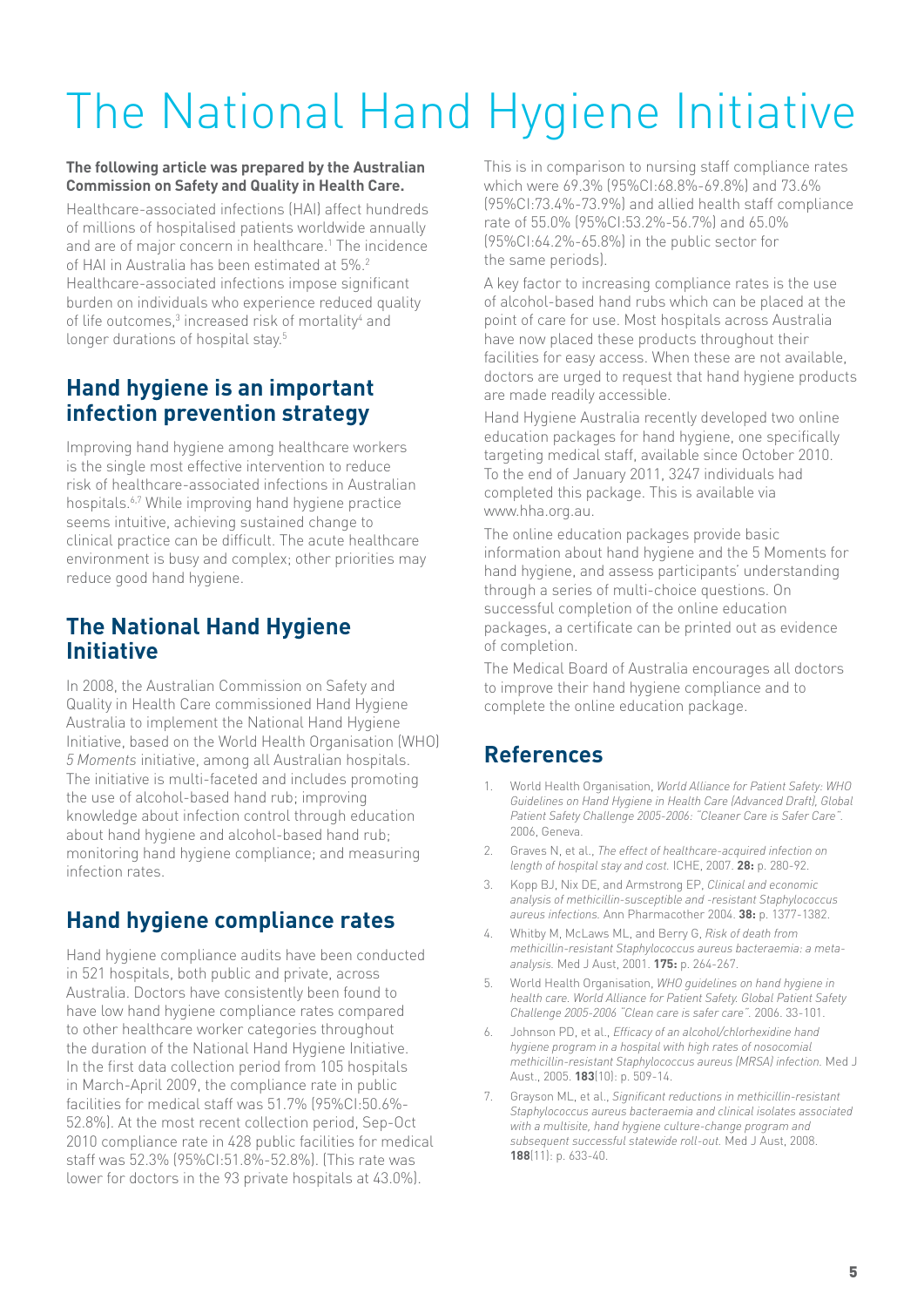# eqistration snapshot

**With the introduction of the National Scheme, we can now accurately report on the number of medical practitioners registered to practise in Australia. Previous estimates varied between 60,000 and 100,000 practitioners, but a final figure was difficult to determine while the same practitioner could be registered in more than one state or territory.** 

Since national registration was introduced, a snapshot of the medical register from 29 January 2011 reveals that:

 $\rightarrow$  there are 86,326 registered medical practitioners, being 53,968 (62.5%) men and 32,358 (37.5%) women  $\rightarrow$  the percentage of male and female registrants with:

- − general registration only is 52% male and 48% female
- − general and specialist registration is 68% male and 32% female
- − specialist registration only is 71% male and 29% female
- $\rightarrow$  more than half of all registered practitioners have listed their principal place of practice as Victoria or New South Wales
- $\rightarrow$  Northern Territory has the fewest registered medical practitioners (863 or  $<$  1%), but, proportionally, the highest percentage of female practitioners

|  |  | Table - Number of registered medical practitioners by gender and principal place of practice |
|--|--|----------------------------------------------------------------------------------------------|
|--|--|----------------------------------------------------------------------------------------------|

| <b>Registration type</b>                                           | <b>ACT</b>            | <b>NSW</b>              | <b>NT</b>                                       |
|--------------------------------------------------------------------|-----------------------|-------------------------|-------------------------------------------------|
|                                                                    | 461                   | 7474                    | 297                                             |
| General registration                                               | 229<br>232            | 3727<br>3747            | 158<br>139                                      |
|                                                                    | 850                   | 14821                   | $\overline{331}$                                |
| <b>General and Specialist registration</b>                         | 308<br>542            | 4648<br>10173           | 142<br>189                                      |
|                                                                    | 94                    | 1102                    | 67                                              |
| <b>Specialist registration</b>                                     | 31<br>63              | 342<br>760              | 23<br>44                                        |
|                                                                    | $\overline{99}$       | $\overline{734}$        | $\overline{42}$                                 |
| <b>Provisional registration</b>                                    | 60<br>39              | 413<br>321              | 33<br>$\overline{Q}$                            |
| Limited registration - Area of need                                | $\overline{12}$       | $\overline{212}$        | 102                                             |
|                                                                    |                       | 59<br>153               | 46<br>56                                        |
| Limited registration - postgrad training or supervised<br>practice | 54                    | 1360                    | 10 <sup>°</sup>                                 |
|                                                                    | 17<br>37              | 603<br>757              | 6                                               |
|                                                                    |                       | $172$                   | 10 <sup>°</sup>                                 |
| Limited registration - public interest                             | $\bigcap$             | 64<br>108               | 3                                               |
| Limited registration - teaching or research                        | 5 <sup>1</sup>        | $\overline{38}$         | $\mathbf{0}$                                    |
|                                                                    |                       | 14<br>24                | $\overline{0}$<br>$\overline{0}$                |
| Limited registration - public interest occasional practice         | $\overline{63}$<br>20 | 899<br>188              | $\mathbf{0}$<br>$\begin{matrix} 0 \end{matrix}$ |
|                                                                    | 43                    | 711                     | $\overline{0}$                                  |
| Non-practising registration                                        | $\overline{38}$<br>15 | $\overline{544}$<br>194 | 4<br>3                                          |
|                                                                    | 23                    | 350                     |                                                 |
| <b>TOTAL</b>                                                       | 1677<br>688           | 27356<br>10252          | 863<br>414                                      |
|                                                                    | 989                   | 17104                   | 449                                             |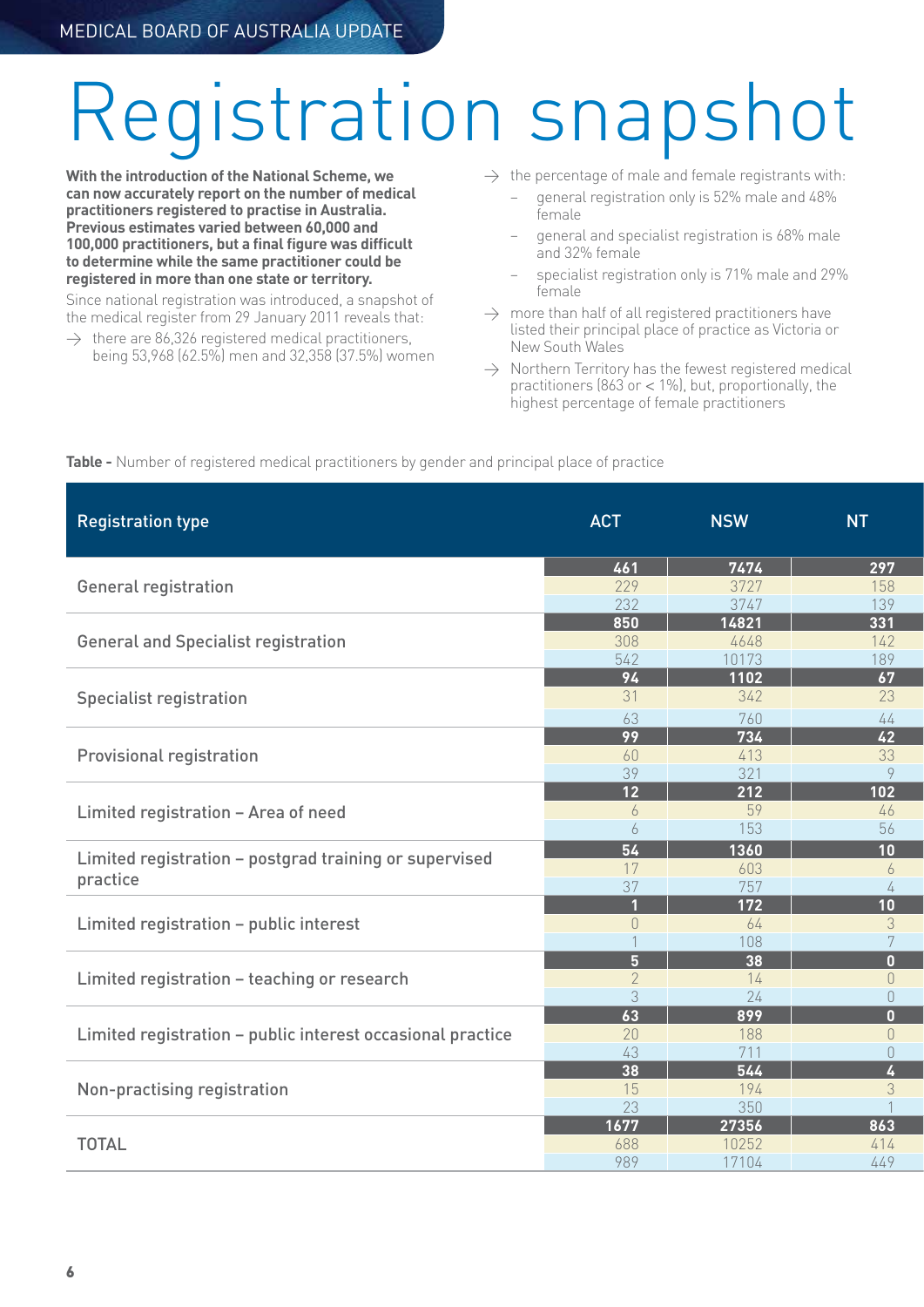- $\rightarrow$  just more than half (44,662 or 51.7%) of all registrants have general and specialist registration, 22,989 (26.6%) have only general registration and 4,974 (5.8%) have only specialist registration
- $\rightarrow$  there are 6,424 (7.4%) International Medical Graduates (IMGs) with limited registration who have not yet qualified for general or specialist registration
- $\rightarrow$  of these 6,424 limited registrants, 2,731 (42.5%) are registered to practise in an area of need and 3,430 (53.4%) are registered for postgraduate training or supervised practice (the variation in the type of limited registration granted between states reflects different practices in different states and territories before national registration and the Board expects that the relativities between the various categories will become more uniform over time under the National Scheme). The remaining registrants in this category have limited registration in the public interest and limited registration for teaching or research
- $\rightarrow$  of the 2,463 registrants (2.9%) with non-practising registration, 65% are male
- $\rightarrow$  there are 1,806 registrants (2%) with limited registration (public interest – occasional practice) and 81% of this group are male (this type of registration was only available as a one-off transition to the National Scheme and only applies to practitioners who, on 30 June 2010 or 18 October 2010 for WA practitioners, held a type of registration that allowed them to refer and/or prescribe, but not receive a fee for providing that service; the National Law does not allow the Board to grant this type of registration to new applicants) and
- $\rightarrow$  there are 3,008 provisional registrants, most of whom are interns. The male-to-female ratios are reversed in this group of recent graduates, with 1,674 (56%) female and 1,334 (44%) male graduates.

| <b>SA</b><br>Qld                                                                                                                                                                                                                         | <b>Tas</b>     | Vic                                                                                                                                                                                                                                                                                                                                                                                                                                                                                                                                                                 | <b>WA</b>                                                                                                                                                                                                                                                    | Place of<br>practice<br>not identified                                                                                                                                                                                                                               | <b>TOTAL</b>                                                                                                                                                                                        |
|------------------------------------------------------------------------------------------------------------------------------------------------------------------------------------------------------------------------------------------|----------------|---------------------------------------------------------------------------------------------------------------------------------------------------------------------------------------------------------------------------------------------------------------------------------------------------------------------------------------------------------------------------------------------------------------------------------------------------------------------------------------------------------------------------------------------------------------------|--------------------------------------------------------------------------------------------------------------------------------------------------------------------------------------------------------------------------------------------------------------|----------------------------------------------------------------------------------------------------------------------------------------------------------------------------------------------------------------------------------------------------------------------|-----------------------------------------------------------------------------------------------------------------------------------------------------------------------------------------------------|
| 4657                                                                                                                                                                                                                                     | 451            | 5321                                                                                                                                                                                                                                                                                                                                                                                                                                                                                                                                                                | 1947                                                                                                                                                                                                                                                         | $\overline{762}$                                                                                                                                                                                                                                                     | 22989                                                                                                                                                                                               |
|                                                                                                                                                                                                                                          |                |                                                                                                                                                                                                                                                                                                                                                                                                                                                                                                                                                                     |                                                                                                                                                                                                                                                              |                                                                                                                                                                                                                                                                      | 11124                                                                                                                                                                                               |
|                                                                                                                                                                                                                                          |                |                                                                                                                                                                                                                                                                                                                                                                                                                                                                                                                                                                     |                                                                                                                                                                                                                                                              |                                                                                                                                                                                                                                                                      | 11865                                                                                                                                                                                               |
|                                                                                                                                                                                                                                          |                |                                                                                                                                                                                                                                                                                                                                                                                                                                                                                                                                                                     |                                                                                                                                                                                                                                                              |                                                                                                                                                                                                                                                                      | 44662                                                                                                                                                                                               |
|                                                                                                                                                                                                                                          |                |                                                                                                                                                                                                                                                                                                                                                                                                                                                                                                                                                                     |                                                                                                                                                                                                                                                              |                                                                                                                                                                                                                                                                      | 14259                                                                                                                                                                                               |
|                                                                                                                                                                                                                                          |                |                                                                                                                                                                                                                                                                                                                                                                                                                                                                                                                                                                     |                                                                                                                                                                                                                                                              |                                                                                                                                                                                                                                                                      | 30403                                                                                                                                                                                               |
|                                                                                                                                                                                                                                          |                |                                                                                                                                                                                                                                                                                                                                                                                                                                                                                                                                                                     |                                                                                                                                                                                                                                                              |                                                                                                                                                                                                                                                                      | 4974                                                                                                                                                                                                |
|                                                                                                                                                                                                                                          |                |                                                                                                                                                                                                                                                                                                                                                                                                                                                                                                                                                                     |                                                                                                                                                                                                                                                              |                                                                                                                                                                                                                                                                      | 1458                                                                                                                                                                                                |
|                                                                                                                                                                                                                                          | 115            |                                                                                                                                                                                                                                                                                                                                                                                                                                                                                                                                                                     |                                                                                                                                                                                                                                                              |                                                                                                                                                                                                                                                                      | 3516                                                                                                                                                                                                |
|                                                                                                                                                                                                                                          |                |                                                                                                                                                                                                                                                                                                                                                                                                                                                                                                                                                                     |                                                                                                                                                                                                                                                              |                                                                                                                                                                                                                                                                      | $\overline{3008}$                                                                                                                                                                                   |
|                                                                                                                                                                                                                                          | 35             | 418                                                                                                                                                                                                                                                                                                                                                                                                                                                                                                                                                                 |                                                                                                                                                                                                                                                              | 6                                                                                                                                                                                                                                                                    | 1674                                                                                                                                                                                                |
|                                                                                                                                                                                                                                          |                |                                                                                                                                                                                                                                                                                                                                                                                                                                                                                                                                                                     |                                                                                                                                                                                                                                                              | 4                                                                                                                                                                                                                                                                    | 1334                                                                                                                                                                                                |
|                                                                                                                                                                                                                                          |                |                                                                                                                                                                                                                                                                                                                                                                                                                                                                                                                                                                     |                                                                                                                                                                                                                                                              |                                                                                                                                                                                                                                                                      | 2731                                                                                                                                                                                                |
|                                                                                                                                                                                                                                          | 47             |                                                                                                                                                                                                                                                                                                                                                                                                                                                                                                                                                                     |                                                                                                                                                                                                                                                              |                                                                                                                                                                                                                                                                      | 1098                                                                                                                                                                                                |
|                                                                                                                                                                                                                                          |                |                                                                                                                                                                                                                                                                                                                                                                                                                                                                                                                                                                     |                                                                                                                                                                                                                                                              |                                                                                                                                                                                                                                                                      | 1633                                                                                                                                                                                                |
|                                                                                                                                                                                                                                          |                |                                                                                                                                                                                                                                                                                                                                                                                                                                                                                                                                                                     |                                                                                                                                                                                                                                                              |                                                                                                                                                                                                                                                                      | $\overline{3430}$                                                                                                                                                                                   |
| 73                                                                                                                                                                                                                                       | 29             | 498                                                                                                                                                                                                                                                                                                                                                                                                                                                                                                                                                                 | 45                                                                                                                                                                                                                                                           | 19                                                                                                                                                                                                                                                                   | 1443                                                                                                                                                                                                |
|                                                                                                                                                                                                                                          | 41             |                                                                                                                                                                                                                                                                                                                                                                                                                                                                                                                                                                     | 82                                                                                                                                                                                                                                                           |                                                                                                                                                                                                                                                                      | 1987                                                                                                                                                                                                |
| $\mathbf{0}$                                                                                                                                                                                                                             | $\overline{L}$ |                                                                                                                                                                                                                                                                                                                                                                                                                                                                                                                                                                     |                                                                                                                                                                                                                                                              |                                                                                                                                                                                                                                                                      | $\overline{208}$                                                                                                                                                                                    |
| $\cap$                                                                                                                                                                                                                                   | $\mathcal{P}$  |                                                                                                                                                                                                                                                                                                                                                                                                                                                                                                                                                                     | $\overline{2}$                                                                                                                                                                                                                                               |                                                                                                                                                                                                                                                                      | 74                                                                                                                                                                                                  |
| $\bigcap$                                                                                                                                                                                                                                | $\bigcap$      | $\cap$                                                                                                                                                                                                                                                                                                                                                                                                                                                                                                                                                              | 7                                                                                                                                                                                                                                                            | 3                                                                                                                                                                                                                                                                    | 134                                                                                                                                                                                                 |
|                                                                                                                                                                                                                                          | $\blacksquare$ |                                                                                                                                                                                                                                                                                                                                                                                                                                                                                                                                                                     |                                                                                                                                                                                                                                                              | $\mathbf{u}$                                                                                                                                                                                                                                                         | $\overline{55}$                                                                                                                                                                                     |
| $\mathcal{L}$                                                                                                                                                                                                                            | $\bigcap$      | $\gamma$                                                                                                                                                                                                                                                                                                                                                                                                                                                                                                                                                            |                                                                                                                                                                                                                                                              | $\overline{0}$                                                                                                                                                                                                                                                       | 22                                                                                                                                                                                                  |
|                                                                                                                                                                                                                                          |                | $\cap$                                                                                                                                                                                                                                                                                                                                                                                                                                                                                                                                                              | 3                                                                                                                                                                                                                                                            | $\cap$                                                                                                                                                                                                                                                               | 33                                                                                                                                                                                                  |
|                                                                                                                                                                                                                                          |                |                                                                                                                                                                                                                                                                                                                                                                                                                                                                                                                                                                     |                                                                                                                                                                                                                                                              |                                                                                                                                                                                                                                                                      | 1806                                                                                                                                                                                                |
|                                                                                                                                                                                                                                          |                |                                                                                                                                                                                                                                                                                                                                                                                                                                                                                                                                                                     |                                                                                                                                                                                                                                                              | 6                                                                                                                                                                                                                                                                    | 323                                                                                                                                                                                                 |
|                                                                                                                                                                                                                                          |                |                                                                                                                                                                                                                                                                                                                                                                                                                                                                                                                                                                     |                                                                                                                                                                                                                                                              |                                                                                                                                                                                                                                                                      | 1463                                                                                                                                                                                                |
|                                                                                                                                                                                                                                          |                |                                                                                                                                                                                                                                                                                                                                                                                                                                                                                                                                                                     |                                                                                                                                                                                                                                                              |                                                                                                                                                                                                                                                                      | $\overline{2463}$                                                                                                                                                                                   |
|                                                                                                                                                                                                                                          |                |                                                                                                                                                                                                                                                                                                                                                                                                                                                                                                                                                                     |                                                                                                                                                                                                                                                              |                                                                                                                                                                                                                                                                      | 863                                                                                                                                                                                                 |
|                                                                                                                                                                                                                                          |                |                                                                                                                                                                                                                                                                                                                                                                                                                                                                                                                                                                     |                                                                                                                                                                                                                                                              |                                                                                                                                                                                                                                                                      | 1600                                                                                                                                                                                                |
|                                                                                                                                                                                                                                          |                |                                                                                                                                                                                                                                                                                                                                                                                                                                                                                                                                                                     |                                                                                                                                                                                                                                                              |                                                                                                                                                                                                                                                                      | 86326                                                                                                                                                                                               |
|                                                                                                                                                                                                                                          |                |                                                                                                                                                                                                                                                                                                                                                                                                                                                                                                                                                                     |                                                                                                                                                                                                                                                              |                                                                                                                                                                                                                                                                      | 32358                                                                                                                                                                                               |
|                                                                                                                                                                                                                                          |                |                                                                                                                                                                                                                                                                                                                                                                                                                                                                                                                                                                     |                                                                                                                                                                                                                                                              |                                                                                                                                                                                                                                                                      | 53968                                                                                                                                                                                               |
| 2130<br>2527<br>7880<br>2530<br>5350<br>1329<br>384<br>945<br>$\overline{718}$<br>379<br>339<br>$\overline{1172}$<br>500<br>672<br>$\overline{171}$<br>98<br>415<br>60<br>355<br>$\overline{269}$<br>71<br>198<br>16615<br>6130<br>10485 |                | 1619<br>794<br>207<br>825<br>244<br>3836<br>1028<br>1175<br>344<br>2661<br>684<br>300<br>$\overline{164}$<br>72<br>49<br>228<br>$\overline{266}$<br>$\overline{66}$<br>140<br>126<br>31<br>$\overline{143}$<br>$\overline{119}$<br>49<br>72<br>94<br>436<br>$\overline{70}$<br>153<br>283<br>5 <sup>1</sup><br>4<br>$\Omega$<br>$\overline{0}$<br>$\overline{0}$<br>$\bigcirc$<br>$\overline{57}$<br>2 <sup>1</sup><br>7<br>$\overline{0}$<br>50<br>$\mathcal{P}$<br>$\overline{152}$<br>33<br>47<br>11<br>105<br>22<br>6759<br>1992<br>2431<br>731<br>4328<br>1261 | 2631<br>2690<br>11577<br>3750<br>7827<br>984<br>284<br>700<br>$\overline{733}$<br>315<br>$\overline{227}$<br>72<br>155<br>1146<br>648<br>3 <sup>1</sup><br>$\overline{7}$<br>$\overline{0}$<br>7<br>$\overline{573}$<br>208<br>365<br>20575<br>7864<br>12711 | 982<br>965<br>3728<br>1196<br>2532<br>685<br>210<br>475<br>$\overline{\mathbf{340}}$<br>190<br>150<br>$\overline{646}$<br>287<br>359<br>$\overline{127}$<br>$\overline{9}$<br>$\overline{324}$<br>62<br>262<br>$\overline{209}$<br>78<br>131<br>8019<br>3053<br>4966 | 266<br>496<br>611<br>166<br>445<br>$\overline{249}$<br>63<br>186<br>$\overline{10}$<br>98<br>32<br>66<br>$\overline{56}$<br>37<br>$\overline{39}$<br>33<br>641<br>236<br>405<br>2470<br>795<br>1675 |

Total number of registered medical practitioners Number of female registered medical practitioners

Number of male registered medical practitioners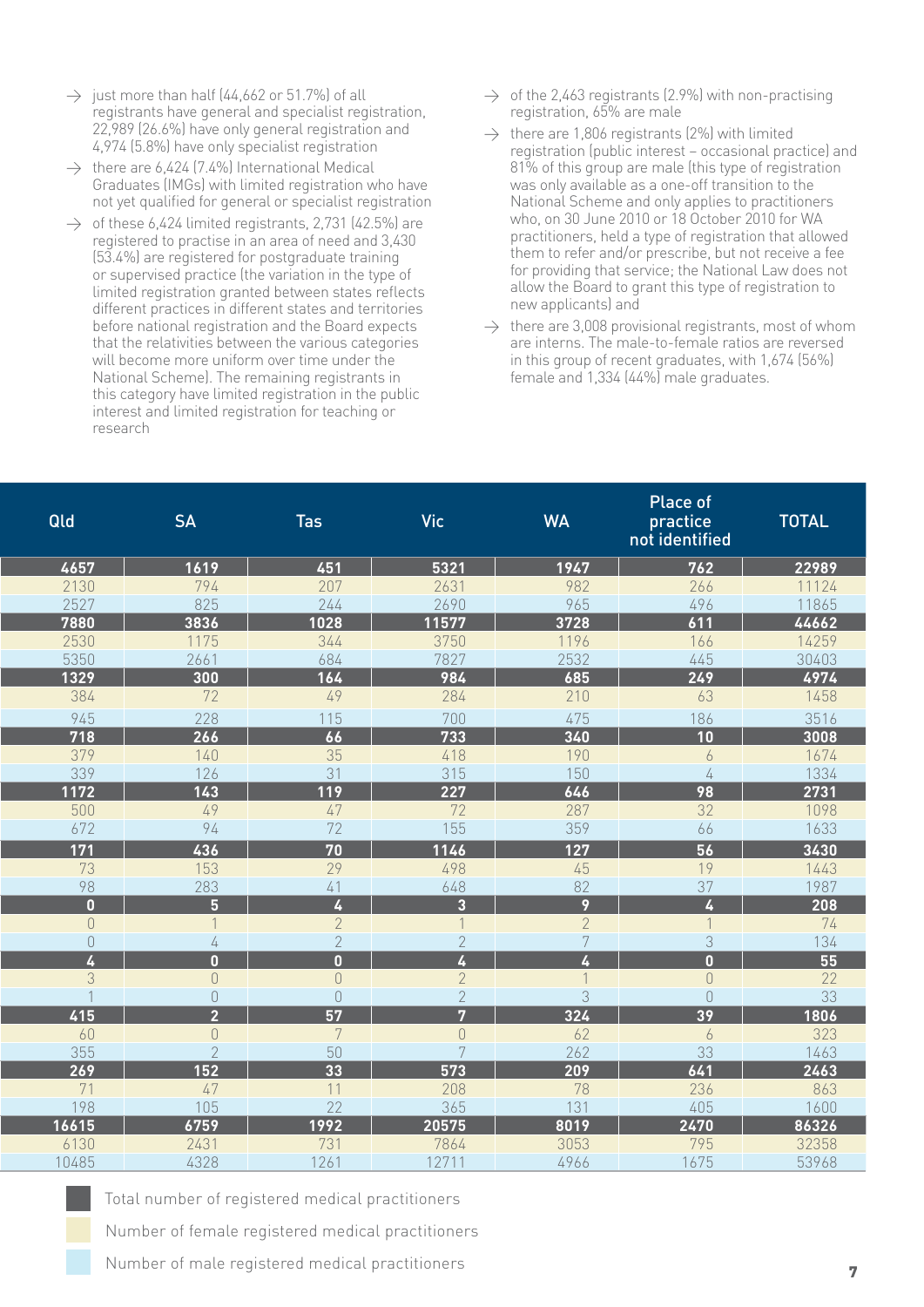# Meet the Chair of your

**The Medical Board of Australia is supported by Boards in every state and territory. The National Board is responsible for developing registration standards, policies, codes and guidelines. State and territory Boards make all decisions about individual practitioners in relation to registration and notification issues.**



### Dr Stephen **Bradshaw**



Dr E Mary Cohn Dr Charles



Kilburn

#### **Chair of the Northern Territory Board of the Medical Board of Australia and member of the National Board**

Dr Kilburn was appointed to the Medical Board of Australia in August 2009. He is a paediatrician and Medical Director of the Division of Maternal and Child Health at Royal Darwin Hospital. He worked in private paediatric practice in Darwin for more than 10 years before moving to full-time practice in a hospital setting.

Dr Kilburn was Chair of the Medical Board of the Northern Territory from 2002 until the National Scheme was introduced, and was the inaugural Chair of the Health Advisory Council of the Northern Territory.



Dr Philip Henschke

### **Chair of the South Australian Board of the Medical Board of Australia**

Dr Henschke, a 1969 medical graduate of Adelaide Medical School, is an internist/ geriatrician with more than 30 years' experience in the medicine of later life. He has been the Head of Aged Care in the Division of Rehabilitation, Aged Care and Allied Health at the Repatriation General Hospital, Daw Park SA, and Senior Visiting Physician at the nearby Flinders Medical Centre (FMC).

In modified retirement, he is currently Director of Clinical Training in the Trainee Medical Officer (TMO) unit at FMC and continues in private practice. He has been a member of the former SA Medical Board since 2004 and was its Deputy Chair when the National Scheme began. He was appointed Chair in 2010.

### **Chair of the Australian Capital Territory Board of the Medical Board of Australia and member of the National Board**

Dr Bradshaw was appointed to the Medical Board of Australia in August 2009 and is in full-time practice in the Australian Capital Territory (ACT) as a vascular surgeon. He is in private practice and attends the Canberra Hospital as a Visiting Medical Officer.

Dr Bradshaw was a member of the ACT Medical Board for 10 years and was its President from 2006 until the introduction of the National Scheme.

#### **Chair of the Queensland Board of the Medical Board of Australia and member of the National Board**

Dr Cohn was appointed to the Medical Board of Australia in August 2009 and is a general practitioner with more than 30 years' experience. A medical graduate of the University of Queensland in 1968, Dr Cohn also has completed a Master of Family Medicine at Monash University. Before the National Scheme was introduced, Dr Cohn was a member of the Medical Board of Queensland from April 1998 and its Chair since 2004.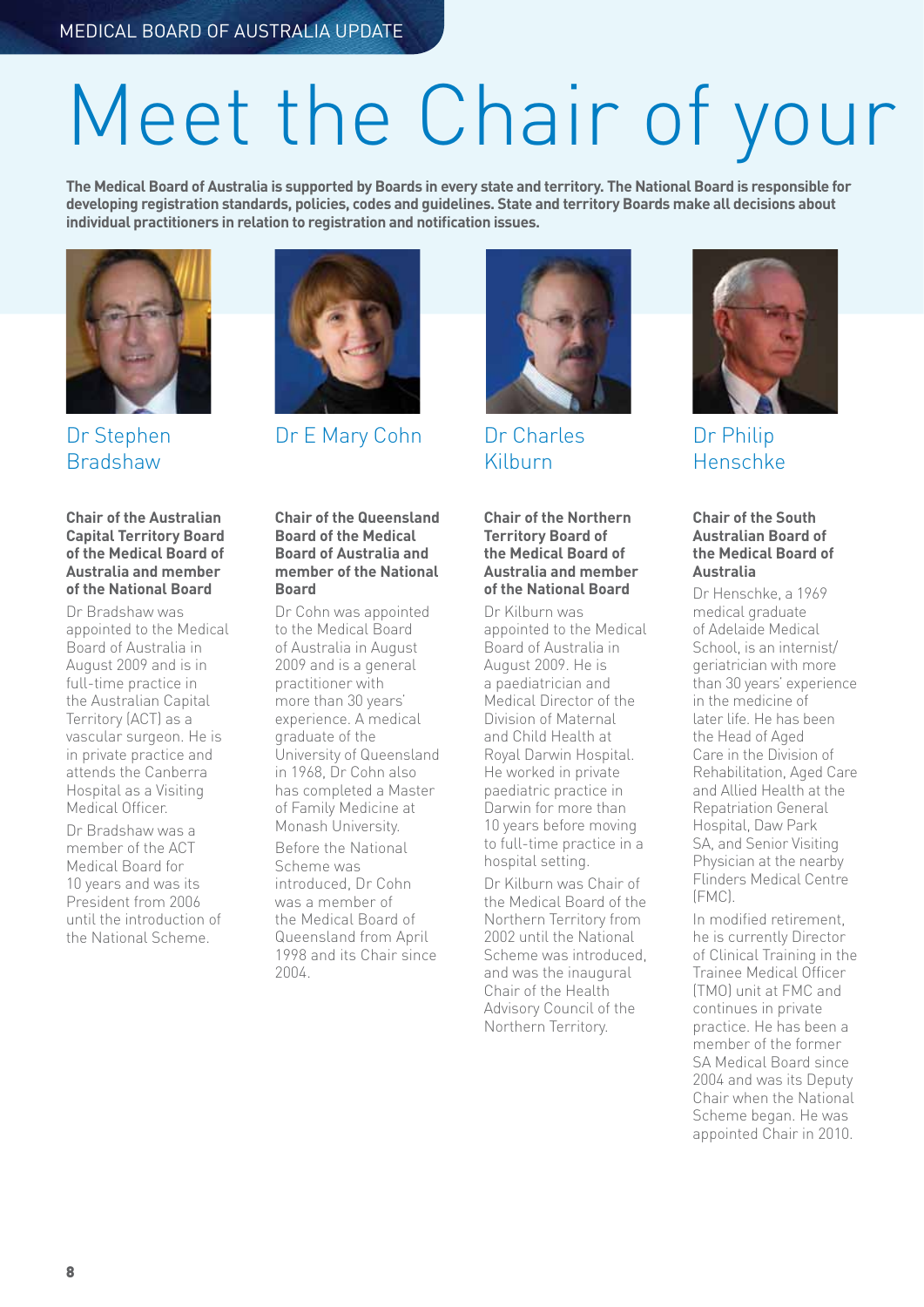# state or territory Board

Each state and territory Board has a Chair appointed to lead each Board. Sometimes, the state or territory Chair is also a member of the National Board of the Medical Board of Australia. In this edition of the Medical Board *Update*, we are pleased to introduce to you the Chairs of each state and territory Board.



Professor Con Michael AO

**Chair of the Western Australian Board of the Medical Board of Australia and member of the AHPRA Agency Management Committee**

Professor Michael holds a Bachelor of Medicine and Bachelor of Surgery (UWA), Doctor of Medicine (UWA) and Diploma of Diagnostic Ultrasound. He is a Fellow of the Royal Australian and New Zealand College of Obstetricians and Gynaecologists (a past President) and Fellow of the Royal College of Obstetricians and Gynaecologists, London (a previous Sims Black Professor).

Professor Michael was President of the Medical Board of Western Australia from 1997. He was also a member and Director of the Australian Medical Council from 1992.

Professor Michael was appointed to the Agency Management Committee – the Board of AHPRA – in March 2009 as a member with expertise in health, education and training.



### Associate Professor Peter Procopis AM

**Chair of the New South Wales Board of the Medical Board of Australia, the Medical Council of New South Wales and member of the Medical Board of Australia**

Associate Professor Procopis was appointed to the Medical Board of Australia in August 2009. He is a paediatric neurologist at The Children's Hospital at Westmead in Sydney. Associate Professor Procopis had been a member of the New South Wales Medical Board since 1999 and President since 2005. The Medical Council of New South Wales, of which Associate Professor Procopis is a member, was established with commencement of the National Scheme under that State's unique coregulatory model.



### Associate Professor Peter Sexton

#### **Chair of the Tasmanian Board of the Medical Board of Australia**

Associate Professor Sexton graduated in science from the University of Melbourne in 1977 and in medicine from the University of Tasmania in 1982. He completed a PhD in cardiovascular epidemiology and a Fellowship in public health medicine in 1992. He was a member of the Medical Council of Tasmania from 2000 before the start of the National Scheme and was its President from 2009.

Associate Professor Sexton's current medical work includes Professorial Fellow at the Baker IDI Heart and Diabetes Institute in Melbourne, Associate Professor in Health Services, School of Medicine, University of Tasmania, and general practice in Hobart.



Dr Laurie Warfe

### **Chair of the Victorian Board of the Medical Board of Australia**

Before commencement of the National Scheme, Dr Warfe had been a member of the Medical Practitioners Board of Victoria since 2005 and was Deputy President from 2008 to 2010.

Dr Warfe graduated from Monash University in 1975. He has been a full-time general practitioner for 30 years and also has had many years experience in the Defence Force Health Services. He has active involvement in general practice education and accreditation and is currently a member of the examination panel for Fellowship Royal Australian College of General Practitioners (FRACGP).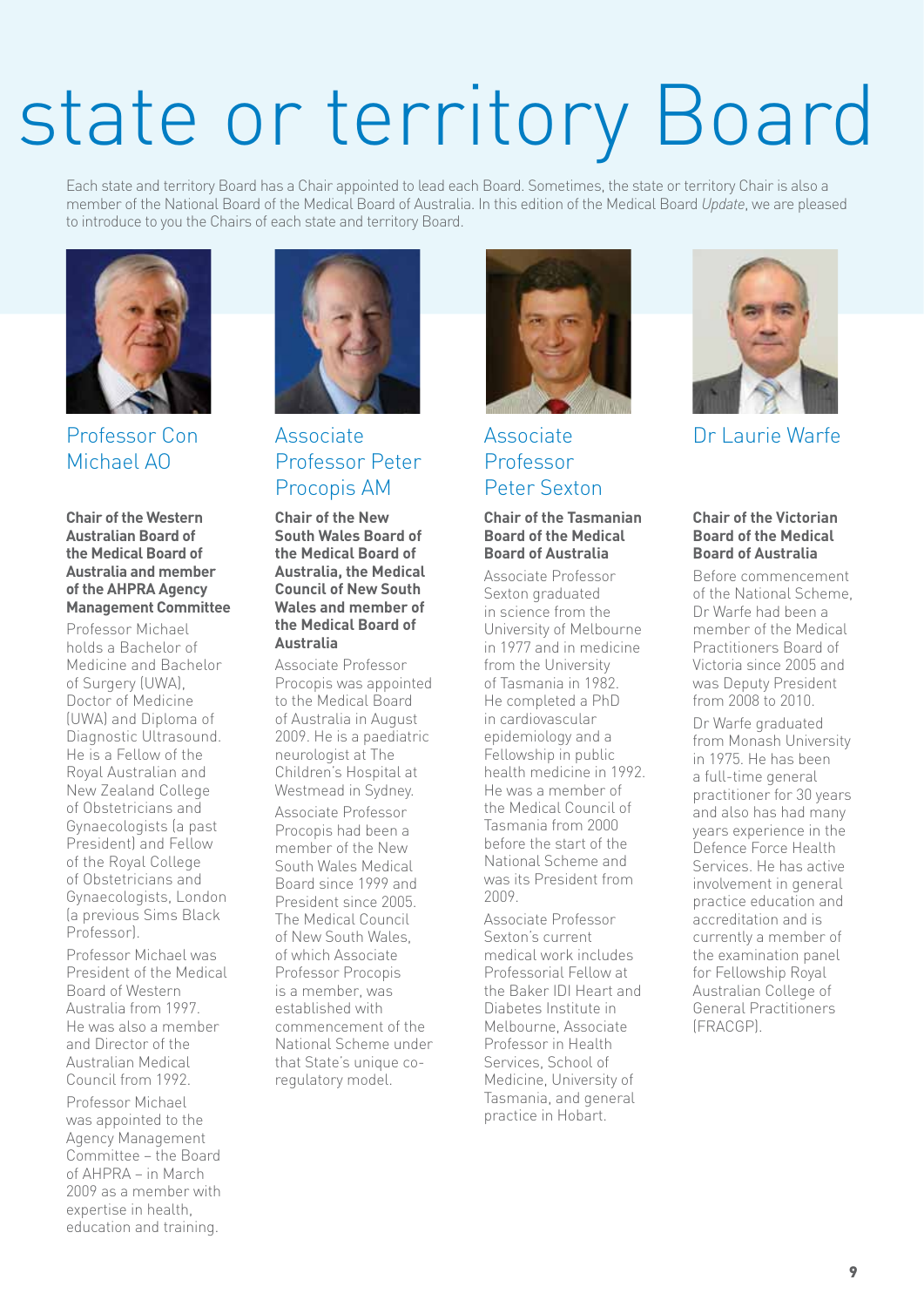## Notifications

**One of the ways in which the Board protects the community is by investigating notifications and, when necessary, subsequently managing medical practitioners when they have been found to have engaged in unprofessional conduct, unsatisfactory professional performance or when their health is impaired and may place the public at risk.**

The Board is 'notified' of an issue. The word 'notification' is deliberate and reflects that the Board is not a complaints resolution agency. It is a protective jurisdiction and its role is to protect the public by dealing with medical practitioners who may be putting the public at risk as a result of their conduct, professional performance or health.

The information below describes the process of dealing with a notification about registered medical practitioners under the National Law. It does not describe investigations about the health of medical students.

### **Who can make a notification?**

Anyone can make a notification to AHPRA, which receives it on behalf of the Board. While registered health practitioners, employers and education providers may have mandatory reporting obligations imposed by the National Law, the majority of reports are voluntary.

Typically, notifications are made by patients or their families, other health practitioners, employers and representatives of statutory bodies.

The National Law provides protection from civil, criminal and administrative liability for persons who make a notification in good faith.

### **Grounds for voluntary notifications**

Grounds for voluntary notifications about medical practitioners include that:

- $\rightarrow$  the practitioner's professional conduct is or may be of a lesser standard than that expected by the public or the practitioner's professional peers
- $\rightarrow$  the knowledge, skill or judgement possessed, or care exercised by the practitioner is or may be below the standard reasonably expected
- $\rightarrow$  the practitioner is not, or may not be, a suitable person to hold registration
- $\rightarrow$  the practitioner has, or may have, an impairment
- $\rightarrow$  the practitioner has, or may have, contravened the National Law
- $\rightarrow$  the practitioner has, or may have, contravened a condition of his or her registration or an undertaking given to the Board and/or
- $\rightarrow$  the practitioner's registration was, or may have been, obtained improperly.

### **Preliminary assessment**

AHPRA and the Board take seriously all notifications. After AHPRA receives a notification, the Board conducts a preliminary assessment to decide whether or not:

 $\rightarrow$  the notification relates to a registered medical practitioner

- $\rightarrow$  the notification relates to a matter that is grounds for notification and
- $\rightarrow$  it is a notification that could also be made to a health complaints entity.

In deciding that a matter is grounds for a notification, the Board can consider a single notification or a number of notifications that suggest a pattern of conduct. The Board can also consider notifications made to a health complaints entity.

### **Relationship with the health complaints entity**

The National Law requires the Board and the relevant health complaints entity in each state and territory to share complaints and notifications and to try to agree on how to deal with each complaint or notification. If the health complaints entity and the Board cannot agree, the most serious action proposed must be taken.

### **Board can decide to take no further action**

The Board may decide to take no further action in relation to a notification if:

- $\rightarrow$  the Board believes the notification is frivolous, vexatious, misconceived or lacking in substance or
- $\rightarrow$  it is not practicable for the Board to investigate or deal with the notification, given the amount of time that has elapsed since the matter that is the subject of the notification occurred or
- $\rightarrow$  the person to whom the notification relates has not been, or is no longer, registered and it is not in the public interest to investigate or deal with the notification or
- $\rightarrow$  the subject matter of the notification has already been dealt with adequately by the Board or
- $\rightarrow$  the subject matter of the notification is being dealt with, or has already been dealt with adequately by another entity.

The decision to take no further action can be made at any time during the assessment or investigation of a notification, but only after careful consideration of the issues raised.

A decision by the Board to take no further action in relation to a notification does not prevent the Board or a Tribunal (the independent authority in the courts system in each state and territory) taking the notification into consideration at a later time, as part of a pattern of conduct or practice by the medical practitioner. The Board will analyse the concerns raised in all types of notifications and uses this information to help educate the profession and share the lessons from the concerns raised.

### **Investigations**

The Board may decide to investigate a registered medical practitioner if it believes that:

- 1. the practitioner has or may have an impairment or
- 2. the way the practitioner practises is or may be unsatisfactory or
- 3. the practitioner's conduct is or may be unsatisfactory.

The Board may also investigate to ensure that a practitioner is complying with conditions imposed on their registration or an undertaking given by the practitioner to the Board.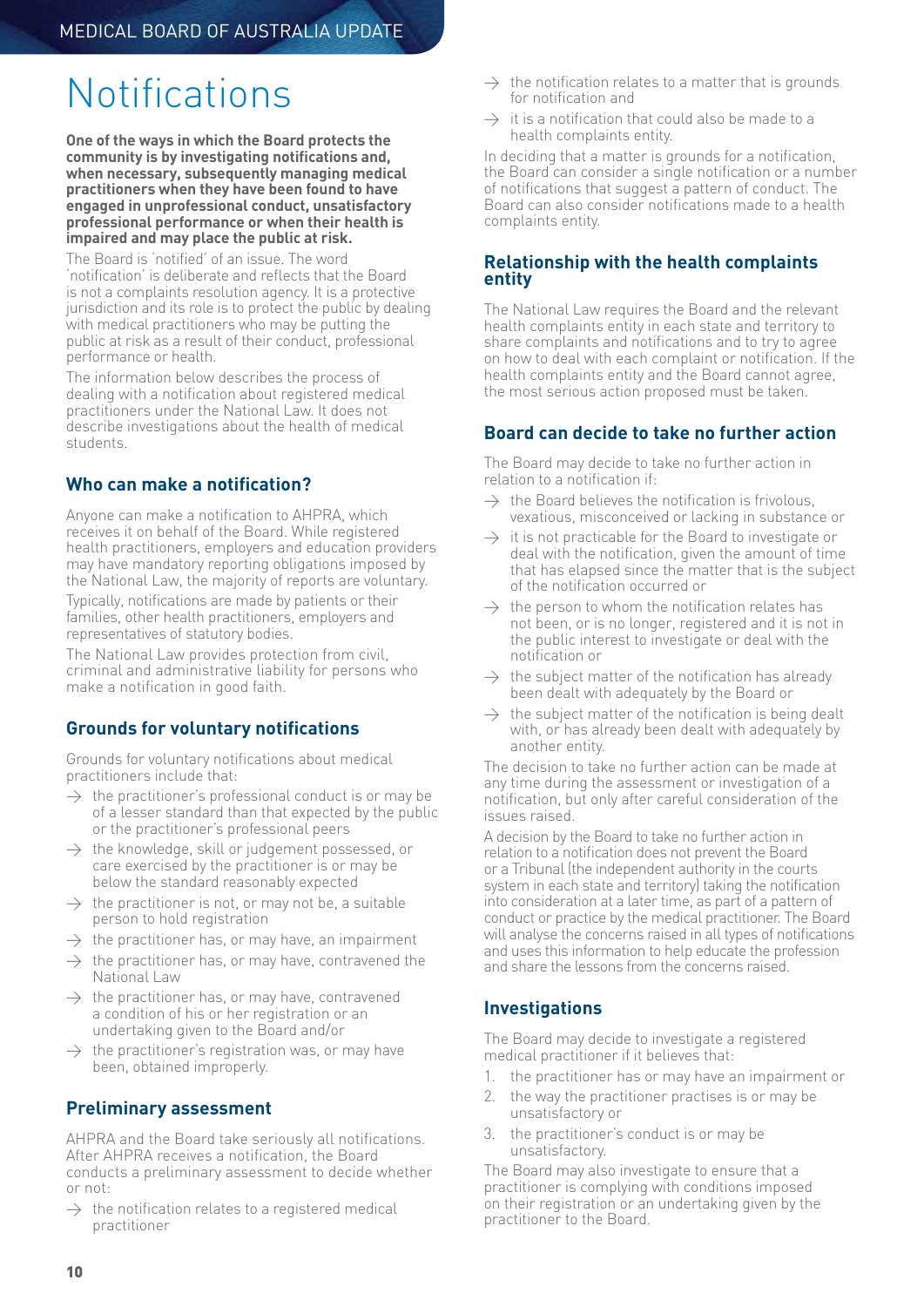The investigation is conducted by an investigator appointed by the Board.

How the investigation is conducted depends on the facts of the case. It will usually involve the investigator seeking extra information to inform the Board's decision. This may include:

- $\rightarrow$  further information from the notifier
- $\rightarrow$  responses and explanations from the practitioner about whom the notification was made
- $\rightarrow$  information from other practitioners involved in the care of the patient
- $\rightarrow$  expert opinions
- $\rightarrow$  police reports and/or
- $\rightarrow$  data from other sources such as pharmacy records, Medicare Australia data and so on.

In almost every case, medical practitioners and students who are being investigated will know about the investigation. They are given notice of the investigation and information about what is being investigated. The only exception is when the Board believes that giving notice may seriously prejudice the investigation, or may place someone's health or safety at risk or may place someone at risk of harassment or intimidation.

After analysing the facts of the case, the investigator prepares a report for the Board's consideration.

### **Health assessment**

The Board may require a medical practitioner to undergo a health assessment if it believes that the practitioner may have an impairment.

The health assessment is conducted by an experienced and appropriately-qualified, independent medical practitioner or psychologist. The Board pays for the assessment and the assessor writes a report for the Board. The practitioner who was assessed is given a copy of the report unless the report contains information that may be prejudicial to the practitioner's health or wellbeing, in which case it is given to a medical practitioner or psychologist nominated by the practitioner.

After receiving the report, the practitioner who was assessed must discuss the report, and ways of dealing with any adverse findings, with a person nominated by the Board. The Board has decided that the person nominated to discuss the report will be a registered medical practitioner.

### **Performance assessment**

The Board may require a medical practitioner to undergo a performance assessment if it believes that the way the practitioner practises the profession is or may be unsatisfactory.

Performance assessments are usually conducted by two (or more) independent medical practitioners who have the expertise to assess a practitioner in a particular field of practice. The Board pays for the assessment and the assessors write a report for the Board.

The practitioner who was assessed is given a copy of the report unless it contains information that may be prejudicial to their health or wellbeing.

After receiving the report, the practitioner who was assessed must discuss the report, and ways of dealing with any adverse findings, with a person nominated by the Board. The Board has decided that this person will be a registered medical practitioner.

### **Actions the Board can take**

The Board has the power to take a range of actions at any time after receiving a notification or after an investigation or a health or performance assessment. These actions include:

- $\rightarrow$  a decision to take no further action
- $\rightarrow$  referral to another entity such as a health complaints entity or
- $\rightarrow$  the Board can take immediate action if this is necessary to protect the health and safety of the public. More detail on this power was published in Issue 1 of *Update*.

If the Board believes that a practitioner's conduct or performance was unsatisfactory or his or her health was impaired, it can:

- $\rightarrow$  caution the medical practitioner and/or
- $\rightarrow$  accept an undertaking from them and/or

 $\rightarrow$  impose conditions on the practitioner's registration. Alternatively, the Board may decide to refer matters to a:

- 1. Panel:
	- a. Health Panel or
	- b. Performance and Professional Standards Panel or
- 2. Tribunal.

More information on Panel and Tribunal hearings will be published in future editions of the Medical Board *Update*.

## Social media and professional boundaries

From time to time, medical boards have received notifications that posts on social networking sites have compromised patient confidentiality or breached professional boundaries. *Good Medical Practice: A code of conduct for doctors in Australia* (the Code) sets out the principles of good medical practice and makes explicit the standards of ethical and professional conduct expected of doctors by the Board, their colleagues and the community. The Code describes the duty of care a doctor has to his or her patient and the importance of trust in the doctor-patient relationship. The principles of good medical practice apply equally to social networking and other more traditional communication methods.

Recently, the Australian Medical Association Council of Doctors-in-Training, the New Zealand Medical Association Doctors-in-Training Council, the New Zealand Medical Students' Association and the

Australian Medical Students' Association published *Social Media and the Medical Profession: A guide to online professionalism for medical practitioners and medical students.*

This important guide recognises that the use of social networking sites can pose risks for medical practitioners and students. The guide encourages practitioners and students to uphold the principles of medical professionalism and contains practical guidelines to help doctors and medical students who use social media to maintain professional standards.

The Board encourages medical practitioners and students to access *Social Media and the Medical Profession: A guide to online professionalism for medical practitioners and medical students* at www.ama.com.au/socialmedia.